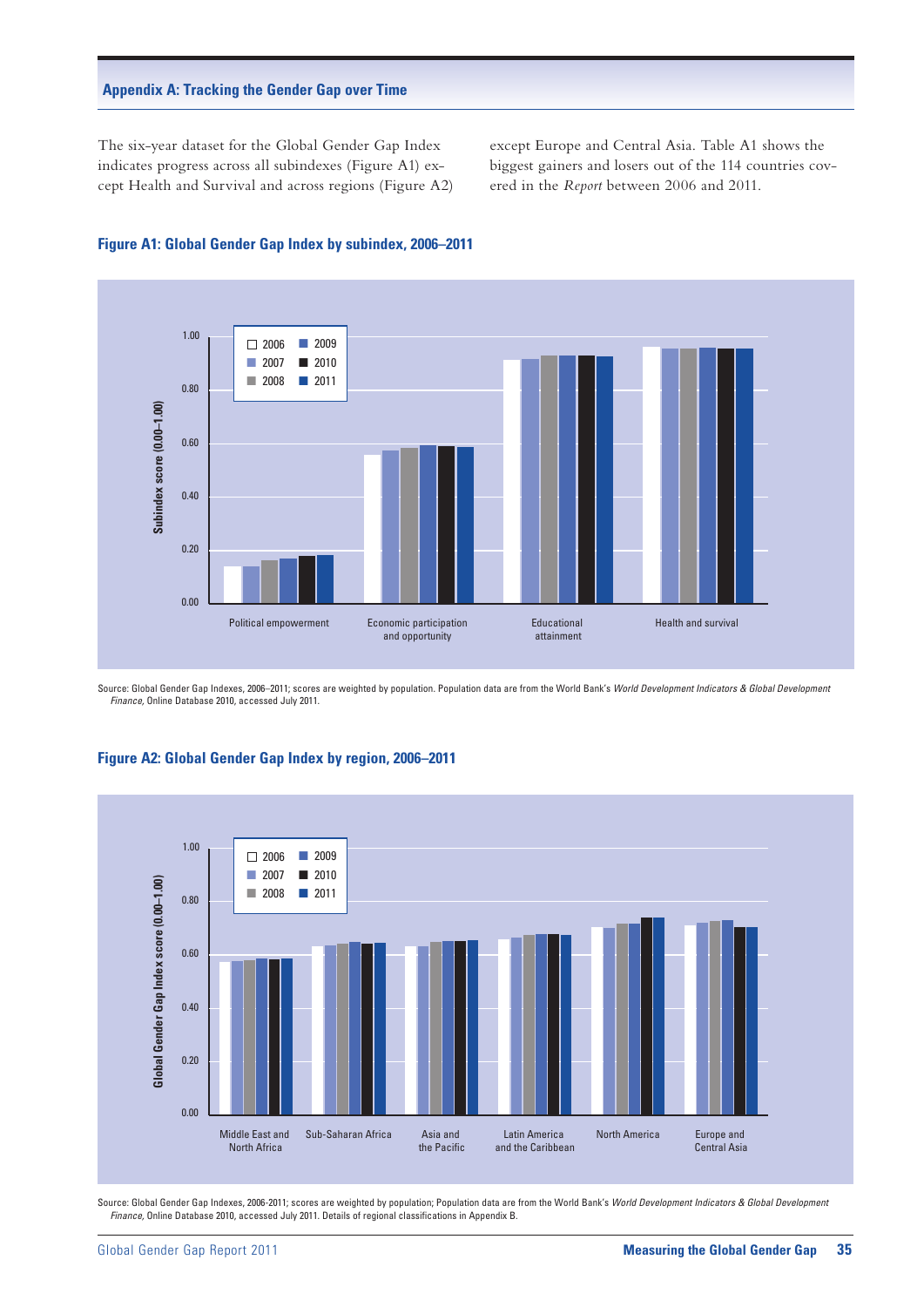# **Table A1: Change in score (2006–2011) as a percentage of 2006**

| Country                               | 2006 score       | 2011 score       | Change in<br>score<br>$(2006 - 2011)$ | Percent change<br>relative to<br>2006 score | Country                | 2006 score       | 2011 score       | Change in<br>score<br>$(2006 - 2011)$ | Percent change<br>relative to<br>2006 score |
|---------------------------------------|------------------|------------------|---------------------------------------|---------------------------------------------|------------------------|------------------|------------------|---------------------------------------|---------------------------------------------|
| Lesotho                               | 0.6807           | 0.7666           | 0.0859                                | 12.6                                        | Cambodia               | 0.6291           | 0.6464           | 0.0173                                | 2.7                                         |
| Nicaragua                             | 0.6566           | 0.7245           | 0.0679                                | 10.3                                        | Peru                   | 0.6619           | 0.6796           | 0.0177                                | 2.7                                         |
| Saudi Arabia                          | 0.5242           | 0.5753           | 0.0511                                | 9.7                                         | Guatemala              | 0.6067           | 0.6229           | 0.0162                                | 2.7                                         |
| Angola                                | 0.6039           | 0.6624           | 0.0585                                | 9.7                                         | Austria                | 0.6986           | 0.7165           | 0.0179                                | 2.6                                         |
| Ecuador                               | 0.6433           | 0.7035           | 0.0602                                | 9.4                                         | Egypt                  | 0.5786           | 0.5933           | 0.0148                                | 2.6                                         |
| Iceland                               | 0.7813           | 0.8530           | 0.0717                                | 9.2                                         | Ghana                  | 0.6653           | 0.6811           | 0.0158                                | 2.4                                         |
| <b>United Arab Emirates</b>           | 0.5919           | 0.6454           | 0.0535                                | 9.0                                         | Zimbabwe               | 0.6461           | 0.6607           | 0.0147                                | 2.3                                         |
| Switzerland                           | 0.6997           | 0.7627           | 0.0630                                | 9.0                                         | <b>Philippines</b>     | 0.7516           | 0.7685           | 0.0170                                | 2.3                                         |
| Chile                                 | 0.6455           | 0.7030           | 0.0576                                | 8.9                                         | Mexico                 | 0.6462           | 0.6604           | 0.0142                                | 2.2                                         |
| <b>Bangladesh</b>                     | 0.6270           | 0.6812           | 0.0542                                | 8.6                                         | Malta                  | 0.6518           | 0.6658           | 0.0140                                | 2.2                                         |
| <b>Trinidad and Tobago</b>            | 0.6797           | 0.7372           | 0.0575                                | 8.5                                         | Cyprus                 | 0.6430           | 0.6567           | 0.0137                                | 2.1                                         |
| <b>Bolivia</b>                        | 0.6335           | 0.6862           | 0.0527                                | 8.3                                         | Albania                | 0.6607           | 0.6748           | 0.0140                                | 2.1                                         |
| Luxembourg                            | 0.6671           | 0.7216           | 0.0545                                | 8.2                                         | Brazil                 | 0.6543           | 0.6679           | 0.0136                                | 2.1                                         |
| France                                | 0.6520           | 0.7018           | 0.0498                                | 7.6                                         | Korea, Rep.            | 0.6157           | 0.6281           | 0.0124                                | 2.0                                         |
| Nepal                                 | 0.5478           | 0.5888           | 0.0410                                | 7.5                                         | Australia              | 0.7163           | 0.7291           | 0.0128                                | 1.8                                         |
| Honduras                              | 0.6483           | 0.6945           | 0.0462                                | 7.1                                         | Turkey                 | 0.5850           | 0.5954           | 0.0104                                | 1.8                                         |
| Ireland                               | 0.7335           | 0.7830           | 0.0495                                | 6.8                                         | Bulgaria               | 0.6870           | 0.6987           | 0.0118                                | 1.7                                         |
| Madagascar                            | 0.6385           | 0.6797           | 0.0412                                | 6.5                                         | Chad                   | 0.5247           | 0.5334           | 0.0087                                | 1.7                                         |
| Malawi                                | 0.6437           | 0.6850           | 0.0413                                | 6.4                                         | Iran, Islamic Rep.     | 0.5803           | 0.5894           | 0.0091                                | 1.6                                         |
| Belgium                               | 0.7078           | 0.7531           | 0.0453                                | 6.4                                         | Panama                 | 0.6935           | 0.7042           | 0.0107                                | 1.5                                         |
| Uganda                                | 0.6797           | 0.7220           | 0.0423                                | 6.2                                         | <b>United Kingdom</b>  | 0.7365           | 0.7462           | 0.0098                                | 1.3                                         |
| Yemen                                 | 0.4595           | 0.4873           | 0.0278                                | 6.0                                         | Kazakhstan             | 0.6928           | 0.7010           | 0.0082                                | 1.2                                         |
| Argentina                             | 0.6829           | 0.7236           | 0.0407                                | 6.0                                         | <b>Czech Republic</b>  | 0.6712           | 0.6789           | 0.0078                                | 1.2                                         |
| Greece                                | 0.6540           | 0.6916           | 0.0376                                | 5.7                                         | Japan                  | 0.6447           | 0.6514           | 0.0067                                | 1.0                                         |
| Bahrain                               | 0.5894           | 0.6232           | 0.0338                                | 5.7                                         | Ukraine                | 0.6797           | 0.6861           | 0.0064                                | 0.9                                         |
| Mauritania                            | 0.5835           | 0.6164           | 0.0329                                | 5.6                                         | <b>Benin</b>           | 0.5780           | 0.5832           | 0.0052                                | 0.9                                         |
| Singapore                             | 0.6550           | 0.6914           | 0.0365                                | 5.6                                         | Thailand               | 0.6831           | 0.6892           | 0.0061                                | 0.9                                         |
| Uruguay                               | 0.6549           | 0.6907           | 0.0358                                | 5.5                                         | Germany                | 0.7524           | 0.7590           | 0.0066                                | 0.9                                         |
| Finland                               | 0.7958           | 0.8383           | 0.0425                                | 5.3                                         | Indonesia              | 0.6541           | 0.6594           | 0.0053                                | 0.8                                         |
| Italy                                 | 0.6456           | 0.6796           | 0.0340                                | 5.3                                         | Lithuania              | 0.7077           | 0.7131           | 0.0054                                | 0.8                                         |
| <b>United States</b>                  | 0.7042           | 0.7412           | 0.0371                                | 5.3                                         | Dominican Republic     | 0.6639           | 0.6682           | 0.0043                                | 0.6                                         |
| Norway                                | 0.7994           | 0.8404           | 0.0410                                | 5.1                                         | <b>Slovak Republic</b> | 0.6757           | 0.6797           | 0.0041                                | 0.6                                         |
| <b>Burkina Faso</b>                   | 0.5854           | 0.6153           | 0.0299                                | 5.1                                         | Estonia                | 0.6944           | 0.6983           | 0.0039                                | 0.6                                         |
| South Africa                          | 0.7125           | 0.7478           | 0.0353                                | 5.0                                         | <b>Israel</b>          | 0.6889           | 0.6926           | 0.0037                                | 0.5                                         |
| Gambia, The                           | 0.6448           | 0.6763           | 0.0315                                | 4.9                                         | Malaysia               | 0.6509           | 0.6525           | 0.0016                                | 0.2                                         |
| Costa Rica                            | 0.6936           | 0.7266           | 0.0330                                | 4.8                                         | Romania                | 0.6797           | 0.6812           | 0.0015                                | 0.2                                         |
| Mongolia                              | 0.6821           | 0.7140           | 0.0319                                | 4.7                                         | Jamaica                | 0.7014           | 0.7028           | 0.0014                                | 0.2                                         |
| China                                 | 0.6561           | 0.6866           | 0.0305                                | 4.7                                         | Sri Lanka              | 0.7199           | 0.7212           | 0.0013                                | 0.2                                         |
| Namibia                               | 0.6864           | 0.7177           | 0.0312                                | 4.6                                         | Jordan                 | 0.6109           | 0.6117           | 0.0008                                | 0.1                                         |
| Slovenia                              | 0.6745           | 0.7041           | 0.0296                                | 4.4                                         | Kenya                  | 0.6486           | 0.6493           | 0.0007                                | 0.1                                         |
| Kyrgyz Republic                       | 0.6742           | 0.7036           | 0.0295                                | 4.4                                         | Macedonia, FYR         | 0.6983           | 0.6966           | $-0.0016$                             | $-0.2$                                      |
| Latvia                                | 0.7091           | 0.7399           | 0.0308                                | 4.3                                         | Kuwait                 | 0.6341           | 0.6322           | $-0.0019$                             | $-0.3$                                      |
| Denmark                               | 0.7462           | 0.7778           | 0.0315                                | 4.2                                         | Morocco                | 0.5827           | 0.5804           | $-0.0023$                             | $-0.4$                                      |
| New Zealand                           | 0.7509           | 0.7810           | 0.0301                                | 4.0                                         | Algeria                | 0.6018           | 0.5991           | $-0.0027$                             | $-0.4$                                      |
| Paraguay<br><b>Russian Federation</b> | 0.6556<br>0.6770 | 0.6818<br>0.7037 | 0.0262<br>0.0266                      | 4.0<br>3.9                                  | Tunisia                | 0.6288<br>0.7128 | 0.6255<br>0.7083 | $-0.0033$<br>$-0.0045$                | $-0.5$<br>$-0.6$                            |
|                                       |                  |                  |                                       |                                             | Moldova                |                  |                  |                                       |                                             |
| Spain                                 | 0.7319           | 0.7580           | 0.0261                                | 3.6                                         | Hungary                | 0.6698           | 0.6642           | $-0.0056$                             | $-0.8$<br>$-0.9$                            |
| Cameroon<br>Poland                    | 0.5865<br>0.6802 | 0.6073<br>0.7038 | 0.0207<br>0.0236                      | $3.5\,$<br>3.5                              | Botswana<br>Zambia     | 0.6897<br>0.6360 | 0.6832<br>0.6300 | $-0.0065$<br>$-0.0060$                | $-0.9$                                      |
| Canada                                | 0.7165           |                  |                                       | 3.4                                         |                        |                  | 0.8044           |                                       | $-1.1$                                      |
| Portugal                              | 0.6922           | 0.7407<br>0.7144 | 0.0242<br>0.0223                      | 3.2                                         | Sweden<br>Georgia      | 0.8133<br>0.6700 | 0.6624           | $-0.0089$<br>$-0.0076$                | $-1.1$                                      |
| <b>Mauritius</b>                      | 0.6328           | 0.6529           | 0.0202                                | 3.2                                         | Nigeria                | 0.6104           | 0.6011           | $-0.0093$                             | $-1.5$                                      |
| Ethiopia                              | 0.5946           | 0.6136           | 0.0189                                | 3.2                                         | Tanzania               | 0.7038           | 0.6904           | $-0.0134$                             | $-1.9$                                      |
| Netherlands                           | 0.7250           | 0.7470           | 0.0220                                | $3.0\,$                                     | Croatia                | 0.7145           | 0.7006           | $-0.0139$                             | $-1.9$                                      |
| India                                 | 0.6011           | 0.6190           | 0.0179                                | 3.0                                         | El Salvador            | 0.6837           | 0.6567           | $-0.0270$                             | $-3.9$                                      |
| Venezuela                             | 0.6664           | 0.6861           | 0.0197                                | 3.0                                         | Mali                   | 0.5996           | 0.5752           | $-0.0244$                             | $-4.1$                                      |
| Pakistan                              | 0.5434           | 0.5583           | 0.0149                                | 2.7                                         | Colombia               | 0.7049           | 0.6714           | $-0.0335$                             | $-4.8$                                      |

Note: This table contains only those 114 countries that were covered consistently between 2006 and 2011.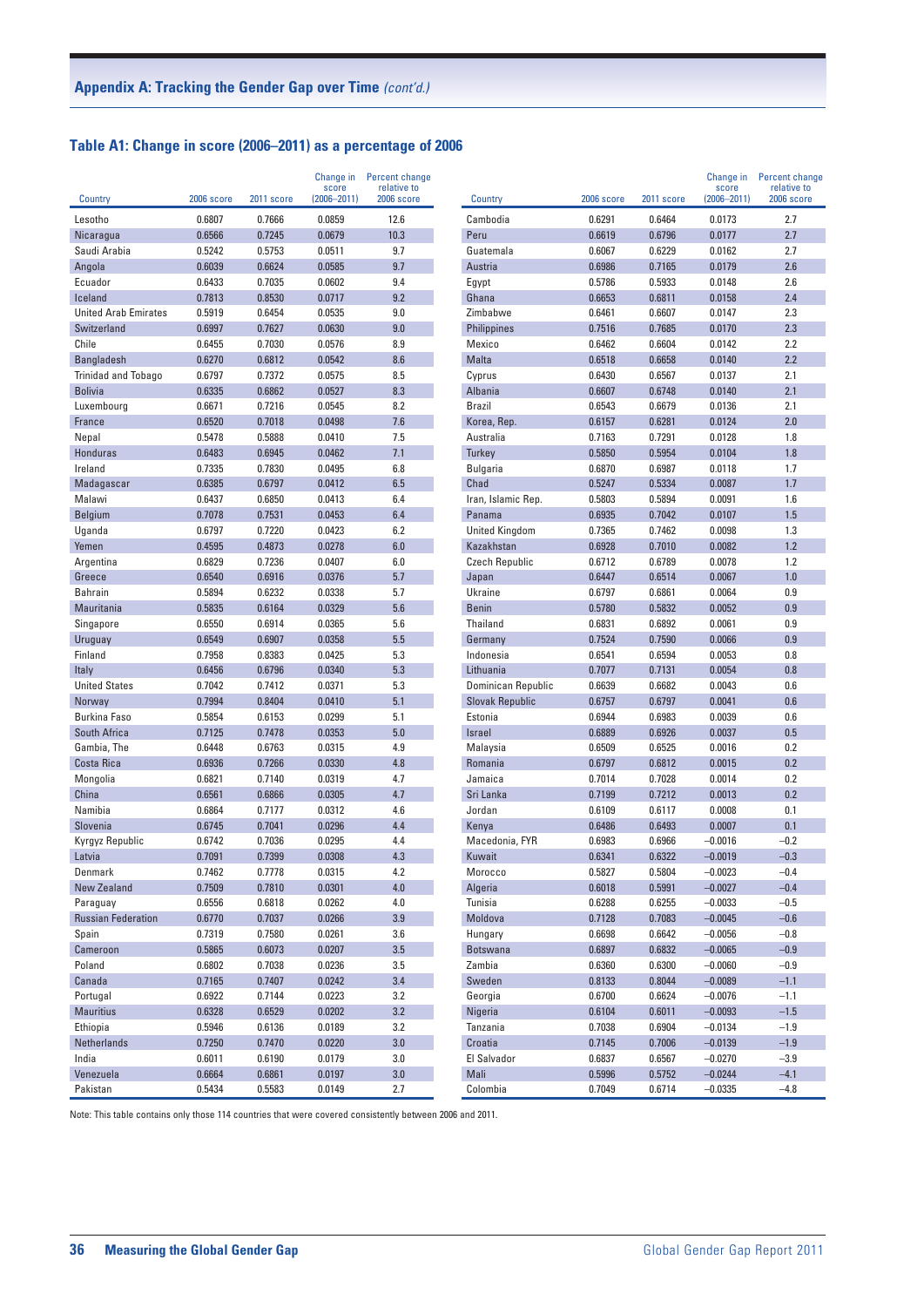## **Appendix A: Tracking the Gender Gap over Time** *(cont'd.)*

Figure A3 plots the percentage change in score, relative to the actual score in 2006 for the same set of countries. The median score is 0.665. Finally, Table A2 presents the historical calculation made for the Index between 2000 and 2005, along with calculations from the published

Index in recent years, for 39 countries for which we were able to find complete data as far back as the year 2000. For a more detailed analysis by subindex and the calculation method, please refer to the Global Gender Gap Index 2007.

### **Figure A3: Percentage change relative to the Global Gender Gap Index 2006 score**



Source: Global Gender Gap Indexes 2006 and 2011.